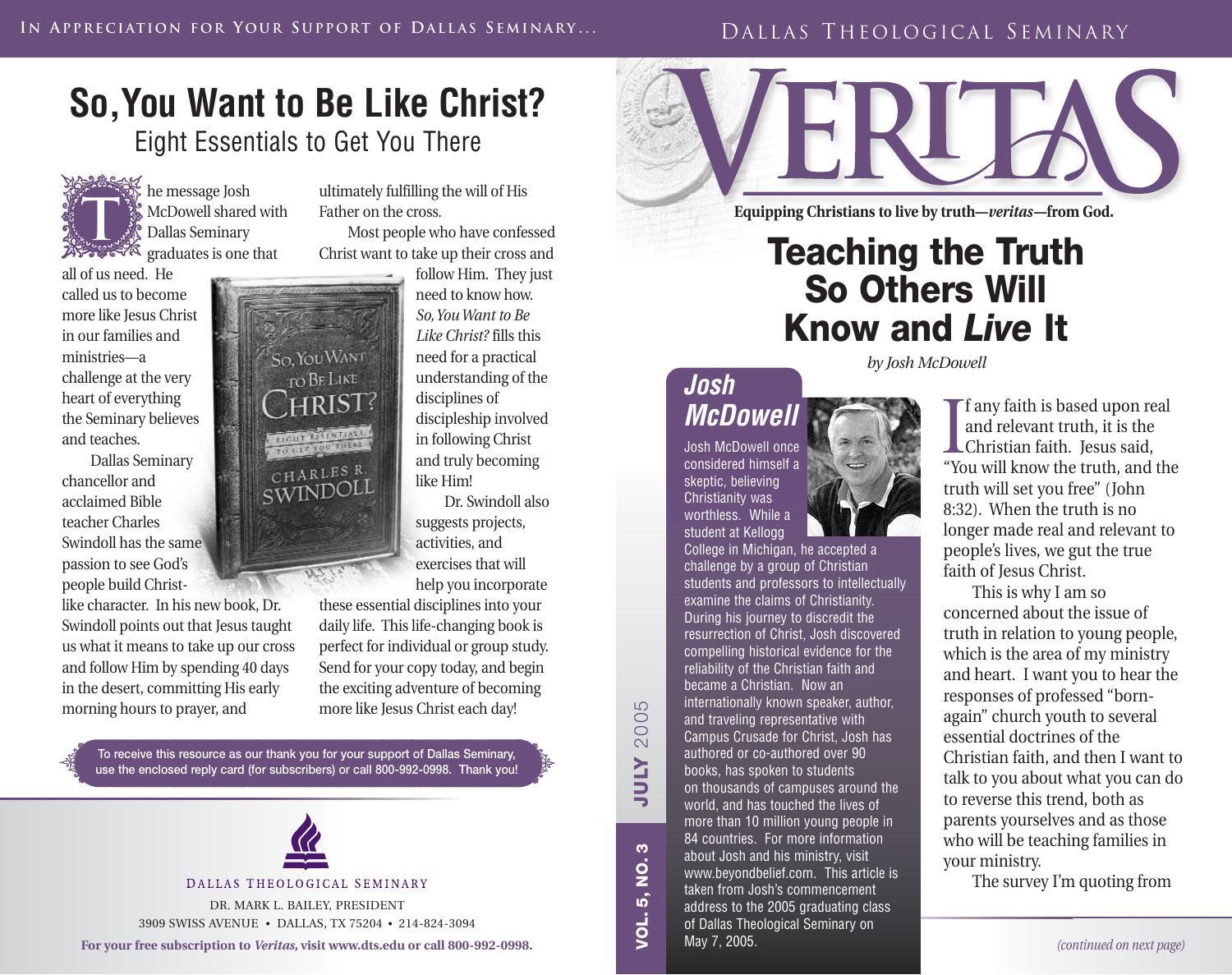defines born-again church youth as those who say that they personally have trusted Jesus Christ as Savior and Lord and that if they were to die today, they would go to heaven because Jesus is their Savior and has forgiven them of their sins. In 1991, 52 percent of these young people agreed with the statement that there is no such thing as absolute truth. In 1994, that number jumped to 62 percent, and in 1999 it escalated to 78 percent of selfdescribed born-again church young people.

Right now this figure is the most staggering statistic in the history of the church, with an amazing 91 percent of professed born-again, churchattending youth saying there is no absolute truth. Sixty-five percent of these same young people also say that we cannot know whether any religion is true or not, including Christianity. And today, fewer than 4 percent of these youth agree that the Bible is the infallible Word of God and OUR BELIEFS ENGENDERED RELATIONSHIPS.

true in every situation. Statistics like these reveal that our young people's behavior is out of sync with what they have been taught to believe. As people who are committed to teaching the truth and who have had the benefit of one of the finest seminary educations in all the world, you need to know where the church is today so you can do something about this slippage in the commitment to truth on the part of our young people.

#### Our Relationships Drive Our Beliefs

ARE

BY OUR

Our behavior is driven by our values, and our values are formed by our beliefs. But for nine years I had been struggling day and night with the question, what engenders our beliefs?

About 11 months ago the light came on, and it wasn't what I had anticipated. What I discovered is that our beliefs are engendered by our relationships. Let me show you how this works.

In Psalm 86, David wrote, "Teach me your way, O LORD, and I will walk in your truth" (v. 11). Isn't that what you as graduates want, to be able to take everything you have learned here and to teach people so that they might live according to the truth? Do you know what the key to that is? In verse 13 David

said, "For great is your love toward me."

John 1:14 says of Jesus, "The Word became flesh and made his dwelling among us." And then John said that Jesus was "full of grace and truth." Grace is God's unfailing love. It's speaking of relationships. Three verses later the Bible says, "Grace [unfailing love] and truth came

through Jesus Christ" (v. 17). Paul emphasized in Ephesians 4:15 that we are to speak the truth. This is what you have been trained to do, and no one can say they have been better trained to do that. But how do you do it? Paul said it right there in Ephesians. You must teach "in love." Beliefs are engendered by relationships.

#### We Are Hard-Wired to Relate to Others!

Dartmouth University Medical School released a study called "Hard-Wired to Connect," in which it was reported that all scientific research now shows that from the moment a child is born, that baby's brain is biologically "hard-wired" to connect in relationships. Here are two conclusions the study

drew from this evidence that are very relevant to us as Christians today.

YOU NFFD TO MODEL THE TRUTH YOU WANT TO SEE INGRAINED IN ANOTHER PERSON'S LIFE.

First, you must develop loving, intimate relationships with anyone to whom you hope to impart information in a way that it will impact that person's life. Second, you need to model the truth you want to see ingrained in another

person's life. You future parents and grandparents, please hear me. What this means is that you may be able to expound and exposit truth to your children, but unless your children know deep down in their heart that you love them, they may very well walk away from the truth.

Jesus said in the Upper Room after washing the disciples' feet, "I have set you an example that you should do as I have done for you" (John 13:15). Paul said, "Join with others in following my example, brothers, and take note of those who live according to the pattern we gave you" (Philippians 3:17). In 1 Corinthians 11:1, he said, "Follow my example, as I follow the example of Christ." The study from Dartmouth confirms

**3**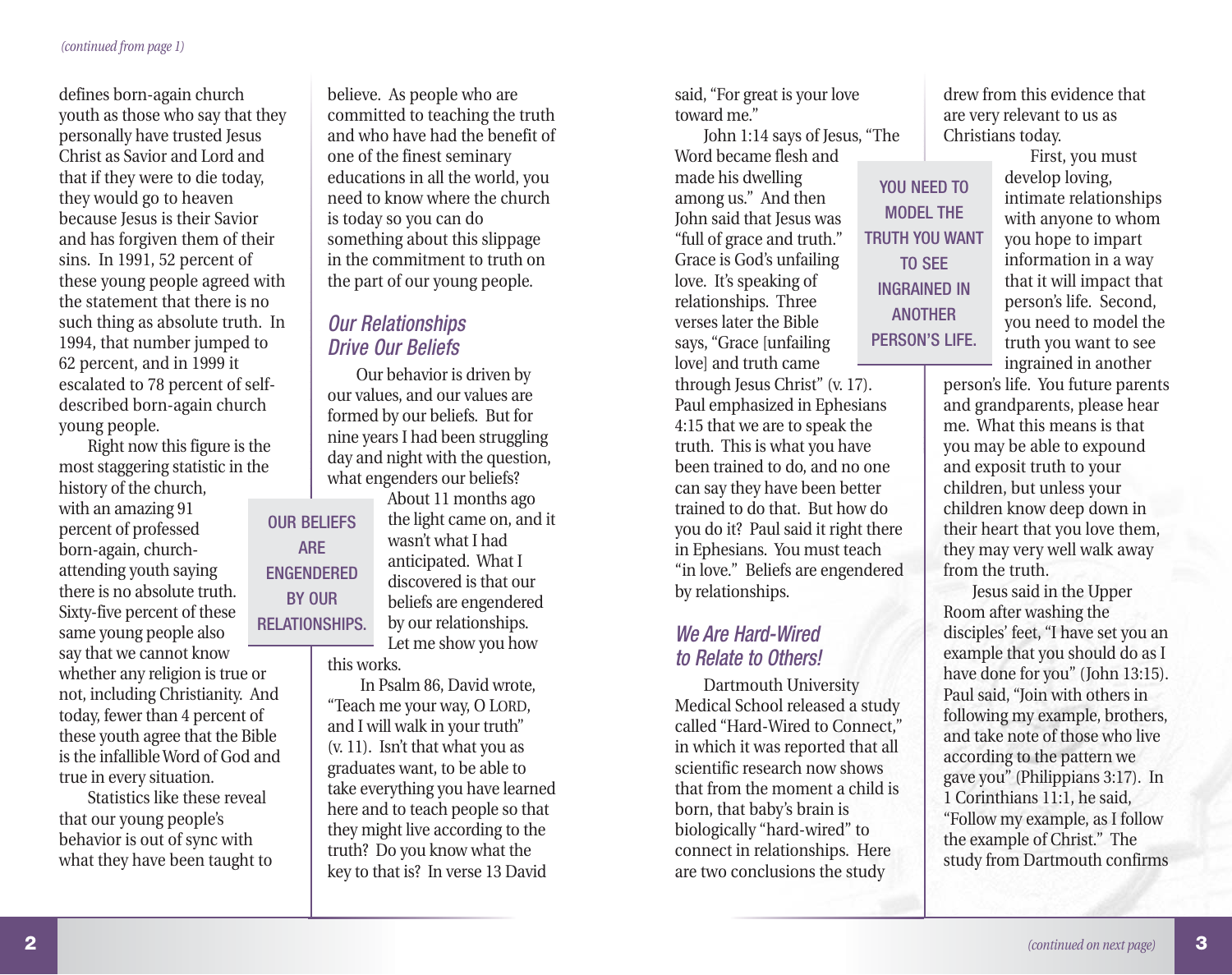what the Bible has been teaching for more than 2,000 years. Beliefs must be taught in the context of relationships if we want our own children and the people we teach to follow Christ.

After the tragic shootings at Columbine High School in Colorado, the National Center on Addiction and Substance Abuse wanted to find out how family structure influences a child who is into drugs, alcohol, and violent behavior. What they found is that a child raised in a single-parent

home in which the mother is the head of the home is 30 percent more likely to go into drugs, alcohol, and violence.

But listen to this finding. A child raised in a two-parent home who has a fair to poor relationship with his or her father is 68 percent more likely to go into drugs, alcohol, and violence. Now here's the good news. A child raised in a home with both biological parents who has a good to excellent relationship with his or her father is 94 percent *less* likely to ever get into drugs, alcohol, or violence. In other words, it is possible but totally improbable. It is not just the structure of a home, but the *relationships*

within the structure of a home that impact children the most.

Johns Hopkins Medical School commissioned a study of 1,377 medical students who graduated from their school

IT IS IN THE RELATIONSHIPS WITHIN THE **STRUCTURE** OF A HOME THAT IMPACT **CHILDREN** THE MOST.

over a period of 30 years. The study was seeking a common factor for five major diseases in a person's life. After 30 years of study, the Johns Hopkins researchers found one factor: not diet or exercise, but the lack of closeness to the subject's parents.

I was astounded by that, so I called Johns Hopkins and talked to the people who did the research. They said that stress is a major contributor to disease, and a child raised in a very loving, intimate home environment, especially where there is a very intimate relationship with the father, is able to handle stress so much better.

I was in Phoenix on one occasion speaking at an outdoor high school assembly to about 1,700 students. I had been warned that a group of Gothic students, the ones who dress in all-black clothes and have all the piercings and everything, was going to come and try to break

up the meeting and throw me off campus, as they had done to every other speaker. I stood on top of some huge boulders to hold the students' attention as I spoke and had just started when six Gothics came up and stood there with menacing looks on their faces. I knew I had to do something, so without the audience knowing it, I switched my talk to speak on intimacy, the capacity to be real with another person.

When I finished speaking, I brought it down to how Christ can help us be real. I stepped off the boulders, and as soon as my feet hit the grass, the head of this group of Gothic students literally leaped toward me while 1,700 students gasped. He came within six inches of my nose, but what the students didn't see were the tears just rolling down his cheeks. And they didn't hear him respectfully say to me, "Mr. McDowell, would you give me a hug?"

Before I could even lift my hands, he clamped my arms to my side with a tight hug, put his head on my right shoulder, and cried like a baby. He said, "Mr. McDowell, my father never once hugged me or told me that he loved me." All this young man wanted was the

love of his father.

#### Molding Our Children through Relationships

My wife, Dottie, and I have raised four children. I found that I could mold them like clay in the hands of a potter in terms of imparting truth and impacting their moral behavior as long as they could answer yes to three questions without hesitating. Those times when they hesitated or said no, trying to mold them was a tough job.

Here are the three questions: "Do you know that I love you?" "Do you know that I love your mother?" "When you get married and have a family, do you want you and your spouse to have the kind of relationship I have with your mother and with you kids?" When my children could say yes to these questions, shaping them was like working with soft clay. Relationships lead our children to accept the truth that we live out and teach to them.

Paul said in 1 Corinthians 13, "If I speak in the tongues of men and of angels, but have not love, I am only a resounding gong or a clanging cymbal" (v. 1). If I can speak truth to my child but do not have love, all of my teaching